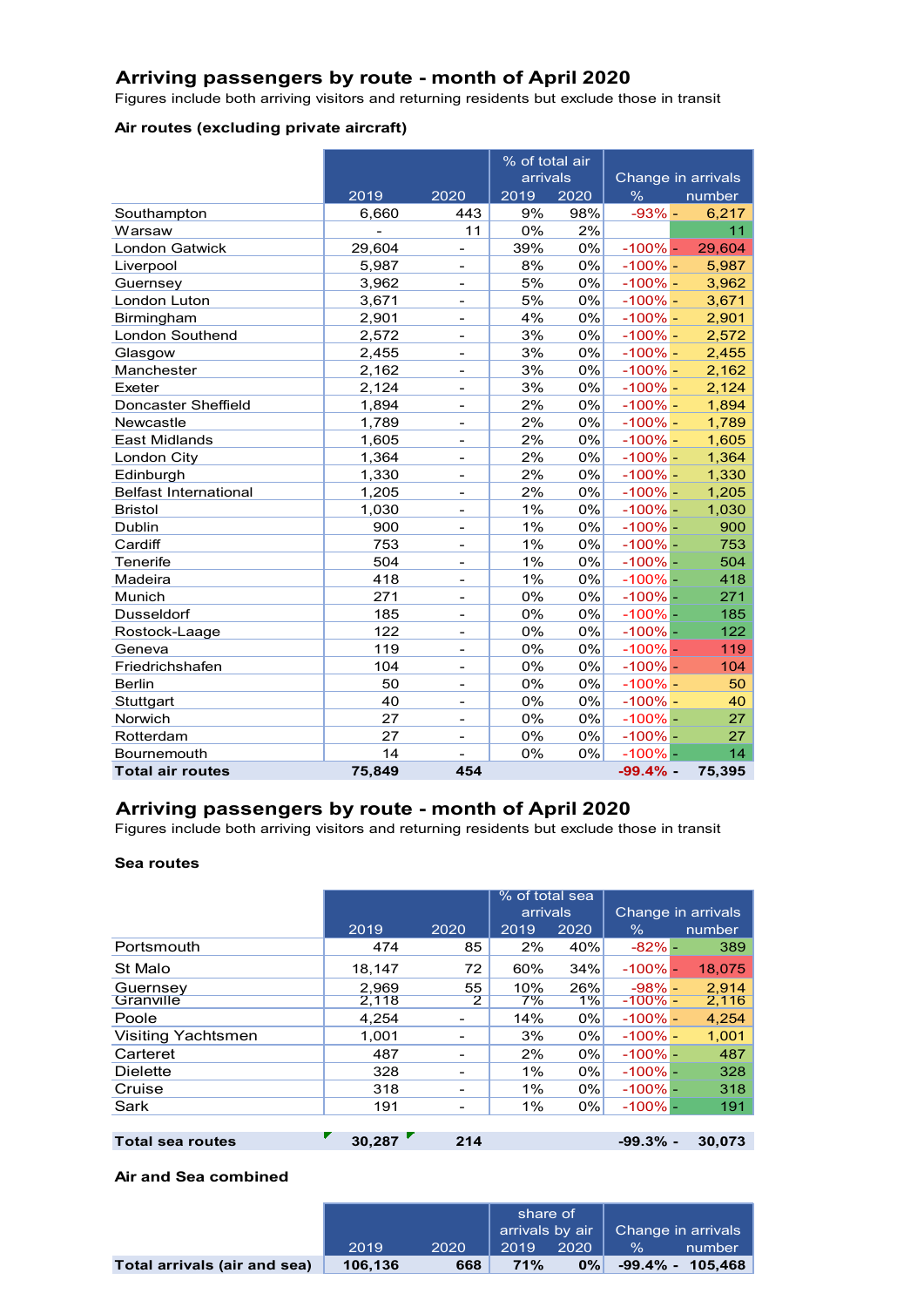# **Arriving passengers by route - Year-to-date 2020**

Figures include both arriving visitors and returning residents but exclude those in transit

## **Air routes (excluding private aircraft)**

|                              |          |                              | % of total air<br>arrivals |      |               | Change in arrivals  |
|------------------------------|----------|------------------------------|----------------------------|------|---------------|---------------------|
|                              | 2019     | 2020                         | 2019                       | 2020 | $\frac{0}{6}$ | number              |
| <b>London Gatwick</b>        | 106,777  | 68,634                       | 46%                        | 54%  | $-36% -$      | 38,143              |
| Southampton                  | 24,223   | 12,185                       | 10%                        | 10%  | $-50% -$      | 12,038              |
| Liverpool                    | 23,133   | 11,741                       | 10%                        | 9%   | $-49% -$      | 11,392              |
| Guernsey                     | 14,452   | 8,813                        | 6%                         | 7%   | $-39% -$      | 5,639               |
| Manchester                   | 6,010    | 5,530                        | 3%                         | 4%   | $-8% -$       | 480                 |
| Birmingham                   | 9,194    | 4,065                        | 4%                         | 3%   | $-56% -$      | 5,129               |
| Exeter                       | 6,742    | 3,009                        | 3%                         | 2%   | $-55% -$      | 3,733               |
| Edinburgh                    | 1,330    | 2,450                        | 1%                         | 2%   | 84%           | 1,120               |
| Glasgow                      | 6,091    | 2,301                        | 3%                         | 2%   | $-62%$        | 3,790               |
| London City                  | 4,979    | 2,035                        | 2%                         | 2%   | $-59%$ -      | 2,944               |
| <b>Bristol</b>               | 3,293    | 1,899                        | 1%                         | 1%   | $-42% -$      | 1,394               |
| Madeira                      | 2,554    | 1,731                        | 1%                         | 1%   | $-32%$ -      | 823                 |
| <b>East Midlands</b>         | 4,143    | 1,060                        | 2%                         | 1%   | $-74%$ -      | 3,083               |
| Cardiff                      | 2,108    | 815                          | 1%                         | 1%   | $-61% -$      | 1,293               |
| <b>Tenerife</b>              | 1,116    | 631                          | 0%                         | 0%   | $-43%$ -      | 485                 |
| Geneva                       | 882      | 459                          | 0%                         | 0%   | $-48%$ –      | 423                 |
| London Luton                 | 3,800    | 328                          | 2%                         | 0%   | $-91% -$      | 3,472               |
| Paris                        |          | 148                          | 0%                         | 0%   |               | 148                 |
| Newcatle                     | 1,789    | 66                           | 1%                         | 0%   | $-96% -$      | 1,723               |
| Grenoble                     | 206      | 65                           | 0%                         | 0%   | $-68%$ -      | 141                 |
| Rennes                       | $\equiv$ | 33                           | 0%                         | 0%   |               | 33                  |
| London Heathrow              |          | 25                           | 0%                         | 0%   |               | 25                  |
| Warsaw                       |          | 11                           | 0%                         | 0%   |               | 11                  |
| <b>Doncaster Sheffield</b>   | 2,762    |                              | 1%                         | 0%   | $-100\%$ –    | 2,762               |
| <b>London Southend</b>       | 2,681    |                              | 1%                         | 0%   | $-100\%$ -    | 2,681               |
| <b>Belfast International</b> | 1,205    | $\frac{1}{2}$                | 1%                         | 0%   | $-100\%$ -    | 1,205               |
| Dublin                       | 900      | $\overline{\phantom{0}}$     | 0%                         | 0%   | $-100\%$ -    | 900                 |
| Munich                       | 271      | $\overline{\phantom{0}}$     | 0%                         |      | $0\%$ -100% - | 271                 |
| Akureyri                     | 196      | $\overline{\phantom{0}}$     | 0%                         |      | $0\%$ -100% - | 196                 |
| Dusseldorf                   | 185      | $\qquad \qquad -$            | 0%                         |      | $0\%$ -100% - | 185                 |
| Rostock-Laage                | 122      | $\qquad \qquad -$            | 0%                         |      | $0\%$ -100% - | 122                 |
| Friedrichshafen              | 104      | $\overline{\phantom{0}}$     | 0%                         |      | $0\%$ -100% - | 104                 |
| Newquay                      | 62       | $\qquad \qquad \blacksquare$ | 0%                         |      | $0\%$ -100% - | 62                  |
| Alderney                     | 50       | $\overline{\phantom{0}}$     | 0%                         |      | $0\%$ -100% - | 50                  |
| <b>Berlin</b>                | 50       | -                            | 0%                         |      | $0\%$ -100% - | 50                  |
| Stuttgart                    | 40       | $\overline{\phantom{0}}$     | 0%                         | 0%   | $-100\%$ –    | 40                  |
| Norwich                      | 27       | $\overline{\phantom{0}}$     | 0%                         | 0%   | $-100%$ –     | 27                  |
| Rotterdam                    | 27       | $\overline{\phantom{0}}$     | 0%                         | 0%   | $-100%$ –     | 27                  |
| Bournemouth                  | 14       | $\overline{\phantom{0}}$     | 0%                         | 0%   | $-100\%$ -    | 14                  |
|                              |          |                              |                            |      |               |                     |
| <b>Total air routes</b>      | 231,518  | 128,034                      |                            |      |               | $-44.7\% - 103,484$ |